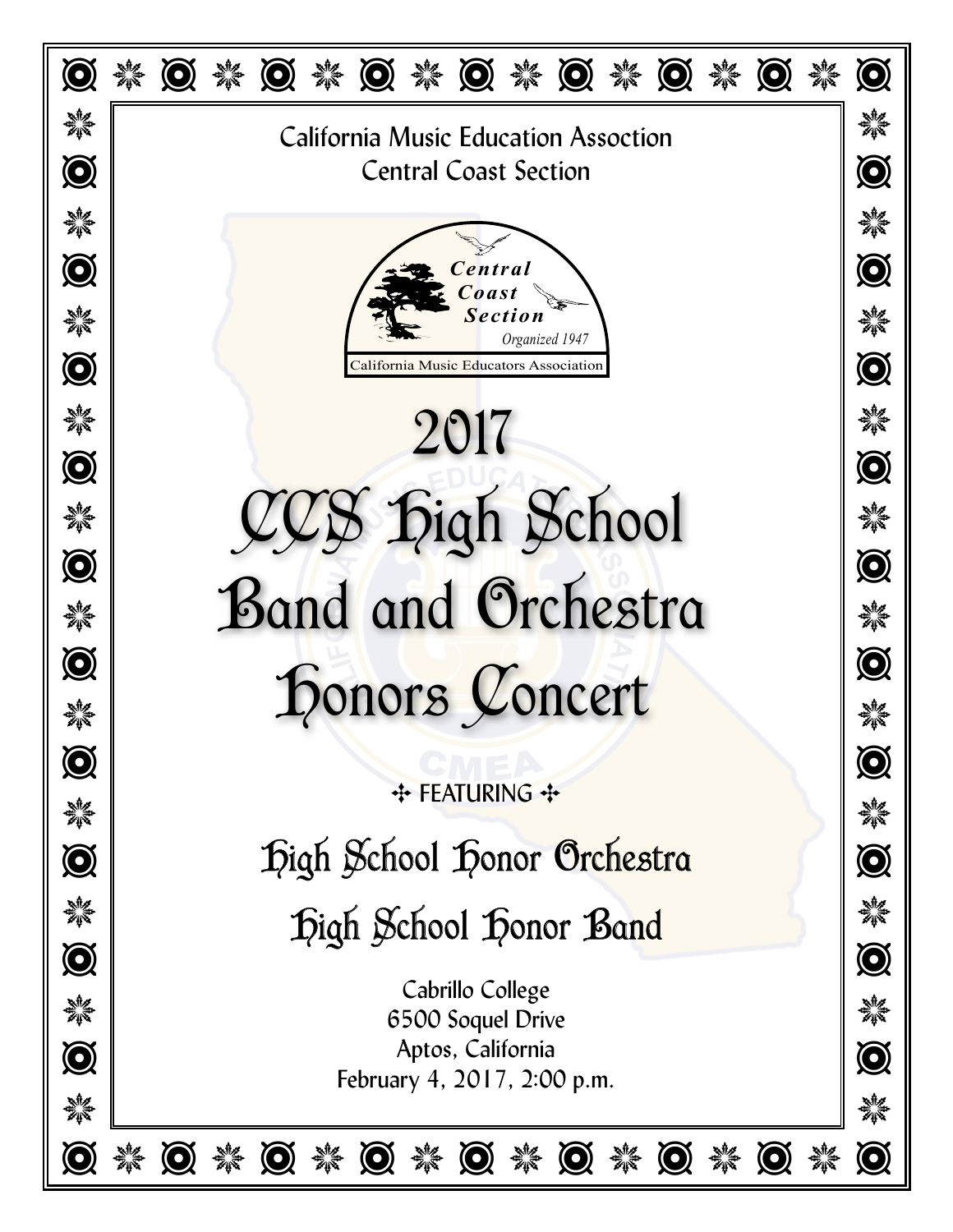## J J Welcome Message



 $\bullet$  Welcome to the 2017 CCS Honor Concert. On behalf of the CMEA Central  $\bullet$  $\frac{1}{2}$  from four counties who perform today and to those who made the extraordinary  $\bullet$  the largest events we produce annually, building cohesion of pedagogy in the art  $\bullet$ Coast Section Board of Directors, congratulations to the top young musicians effort to audition for these high caliber ensembles. Our Honors Concerts are form and establishing a high standard for music education within our section.

Students are able to expand their study of music with the support of their  $\frac{1}{N}$  $\bullet$  participating in this event. Thank you for valuing arts education by supporting  $\bullet$ communities, families, teachers and school administrators by auditioning or a young person's journey to this stage. Each note represents the hard work and

 $\frac{1}{2}$  in this life long skill that preserves culture and tradition. dedication of the student musicians as well as the people behind them who help see potential and value

 $\bullet$  winning the respect and hearts of our Central Coast students and educators. Our students have built  $\mathcal{H}$  -- all in less than 48 hours! Thorough preparation by the conductors and teachers, and diligent work  $\mathcal{H}$  $\bullet$  an administrator for keeping music in our schools, and thank a teacher for supporting the professional  $\bullet$ The guest conductors have selected and prepared some challenging and engaging repertoire while new connections with peer musicians and have grown as young adults while preparing for this event done by the students combine to bring an extra sense of refinement to the concert. If you agree, thank membership of CMEA/NAfME.

J J Today's concert is being digitally recorded and will be available for purchase. We encourage you to  $\bigcirc$  accomplishment for your student musician and family. Ordering information can be found on the back  $\bigcirc$ take advantage of this opportunity to obtain a professional recording that preserves and documents this page of this program.

 $\frac{1}{2}$  Please plan to enjoy the entire concert. Concert etiquette and respect for the musicians asks that you  $\bullet$   $\bullet$  pieces. It is also requested that, if necessary, you enter or exit only between performances. silence all electronics, escort distressed children to the lobby, and use flash photography only between

 $\frac{1}{2}$  tion. Enjoy the concert! Thank you for supporting a truly balanced curriculum for your student that includes music educa-

 $\bullet$  Fest Regards,  $\frac{1}{2}$  UNIEA-CENTRAL COAST SECTION Best Regards, Christy Latham, President CMEA-Central Coast Section

## $\odot$  California Music Education Association • Central Coast Section  $\odot$

SIMPLE THE Central Coast Section is an affiliate member of the California Music Educators Association. CMEA is a Federated unit of NA*f*ME: National Association for Music Education.

#### $\frac{1}{2}$   $\frac{1}{2}$   $\frac{1}{2}$   $\frac{1}{2}$   $\frac{1}{2}$   $\frac{1}{2}$   $\frac{1}{2}$   $\frac{1}{2}$   $\frac{1}{2}$   $\frac{1}{2}$   $\frac{1}{2}$   $\frac{1}{2}$   $\frac{1}{2}$   $\frac{1}{2}$   $\frac{1}{2}$   $\frac{1}{2}$   $\frac{1}{2}$   $\frac{1}{2}$   $\frac{1}{2}$   $\frac{1}{2}$   $\frac{1}{2}$   $\frac{1}{2}$  Purpose

 $\odot$  Membership is open to all music educators working in public and private schools, colleges and universities in  $\odot$ all Pre-K through Grade 12 students taught by fully qualified music educators; (2) to support and improve<br>avising music programs: (2) to promote quality pre-centies and in-service music teacher propertien  $\bigotimes$  | programs; and, (4) to create a greater awareness of the value of music education through partnerships with  $\bigotimes$ California. The purposes of the association are: (1) to promote access to a sequential music education for existing music programs; (3) to promote quality pre-service and in-service music teacher preparation other associations and advocacy among state and local agencies.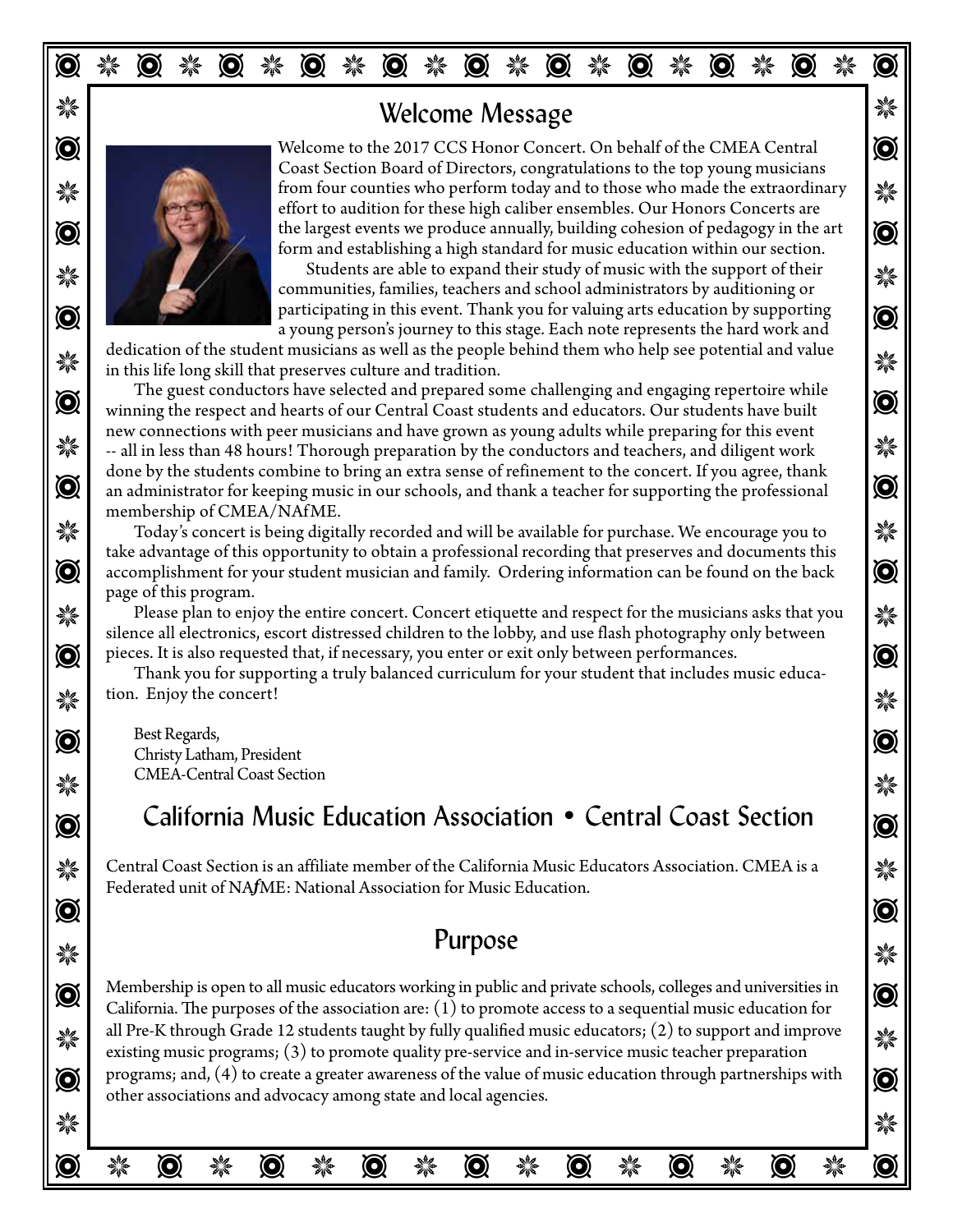| $\bigcircledcirc$ | 瀠<br>$\odot$<br>$\bigcirc$<br>$\odot$<br>$\odot$<br>$\odot$<br>纂<br>$\bigcircledcirc$<br>纂<br>$\odot$<br>纂<br>粼<br>$\bigcirc$<br>纂<br>$\bigcirc$    | $\bigcirc$     |
|-------------------|-----------------------------------------------------------------------------------------------------------------------------------------------------|----------------|
| 纂                 |                                                                                                                                                     | 縈              |
| $\bigcircledS$    | Concert Program                                                                                                                                     | $\bigcirc$     |
|                   | Digh School Honor Orchestra                                                                                                                         |                |
| 纂                 | Dr. Thomas Loewenheim, Conductor                                                                                                                    | 縈              |
| $\bigcircledcirc$ | Maria Carney, CCS Chair                                                                                                                             | $\bigcircledS$ |
| 纂                 | …Jean Sibelius                                                                                                                                      | 縈              |
| $\bigcircledcirc$ |                                                                                                                                                     | $\bigcircledS$ |
| 纂                 | <b>Edvard Grieg</b><br><b>Holberg Suite</b>                                                                                                         | 粼              |
| $\bigcircledcirc$ | 1. Praeludium (Allegro vivace)<br>2. Sarabande (Andante)                                                                                            | Ø              |
| 纂                 | 3. Gavotte (Allegretto)                                                                                                                             | 縈              |
| Ø                 | 4. Air (Andante religioso)<br>5. Rigaudon (Allegro con brio)                                                                                        | $\bigcircledR$ |
| 纂                 |                                                                                                                                                     | 檾              |
| $\bigcirc$        | Jacob Gade<br><b>Tango Jalousie</b>                                                                                                                 | Õ              |
| 纂                 |                                                                                                                                                     | 黲              |
| $\bigcircledS$    |                                                                                                                                                     | $\bigcircledS$ |
| 纂                 |                                                                                                                                                     | 檾              |
| $\bigcircledS$    | Digh School Donor Band                                                                                                                              | $\bigcirc$     |
| 纂                 | Dr. Jon Nordgren, Conductor<br>Josh Mack, CCS Chair                                                                                                 | 粼              |
| $\bigcirc$        |                                                                                                                                                     |                |
|                   |                                                                                                                                                     | $\bigcirc$     |
| 纂                 |                                                                                                                                                     | 粼              |
| $\bigcircledS$    |                                                                                                                                                     | $\bigcircledS$ |
| 纂                 |                                                                                                                                                     | 粼              |
| $\bigcircledS$    |                                                                                                                                                     | $\bigcircledS$ |
| 纂                 |                                                                                                                                                     | 縈              |
| $\bigcircledS$    |                                                                                                                                                     | $\bigcircledS$ |
| 纂                 |                                                                                                                                                     | 縈              |
| $\bigcirc$        | $\bigcircledS$<br>纂<br>$\odot$<br>$\bigcircledcirc$<br>$\bigcircledcirc$<br>$\bigcircledR$<br>纂<br>饕<br>$\odot$<br>纂<br>纂<br>纂<br>纂<br>$\odot$<br>纂 | $\bigcircledS$ |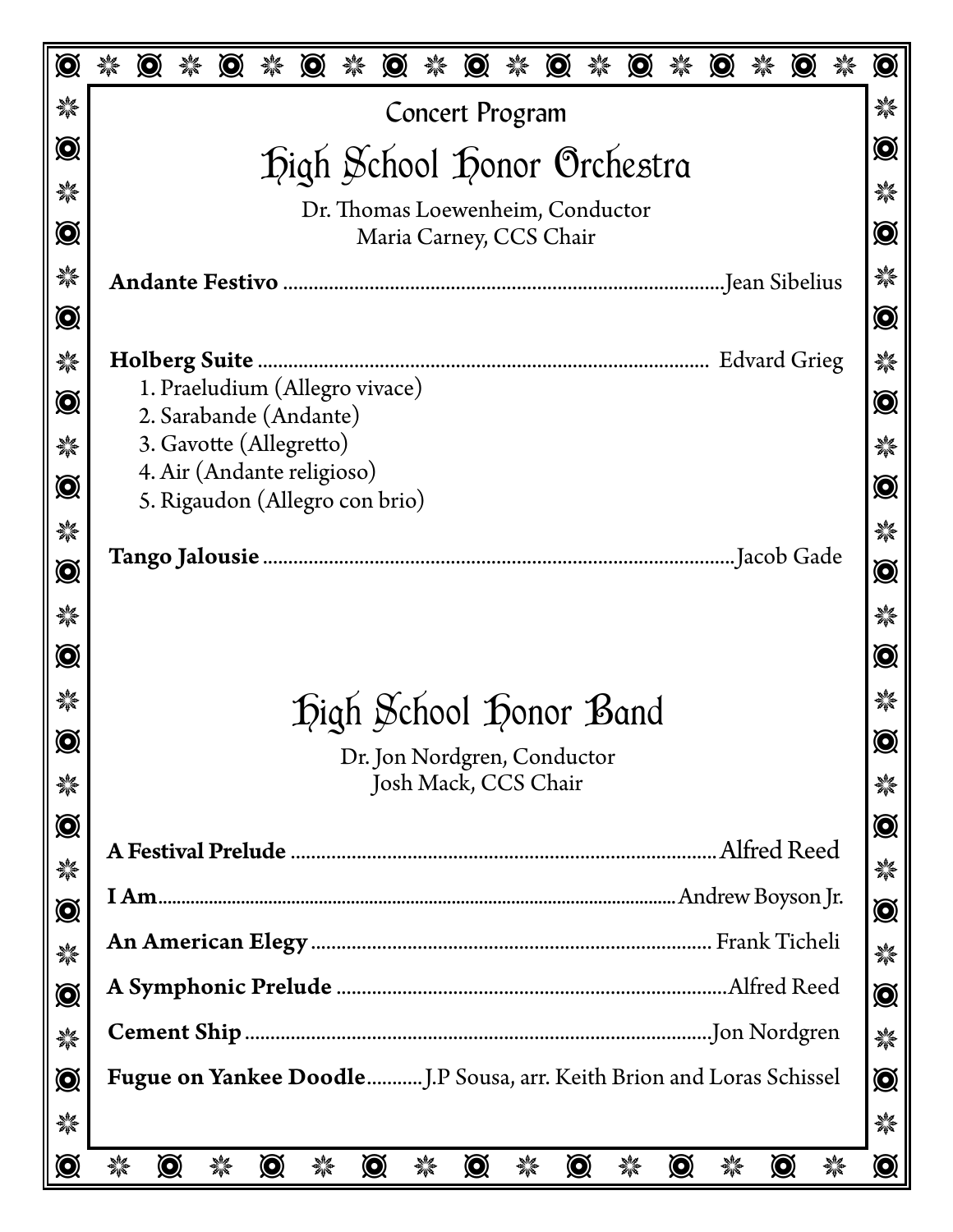# T J T J T J T J T J T J T J T J T J T J T

### $\mathbb{\mathcal{F}}$  Johnor School Honor Orchestra Conductor



Thomas Loewenheim is a modern renaissance man: a unique musi-<br>cian who enjoys an international career, combining cello performance,  $\frac{1}{2}$  conducting, and teaching at the highest levels. He has toured North  $\frac{1}{2}$  $\odot$ America, Europe, the Middle East, and the Far East, performing with broadcast over the national radio networks in Austria, Canada, Israel, and the United States.

**Example 2008** and the United States.<br>Loewenheim is currently Professor of Cello and Director of Or-Chestras at the California State University, Fresno, and the Music Di- $\frac{1}{2016}$  Technical Intervet of Freehold State Provost S Award for Excellence in Teaching<br>(2016), the California Music Educators Association John Swain Col rector and conductor of the Youth Orchestras of Fresno. Recently he received the Fresno State Provost's Award for Excellence in Teaching

 $\sum_{\text{two}}$  Tege/ University Educator Award (2013), the Ena Odorier Educator of the Fear Frontis-<br>ing New Faculty (2011), and Special Recognition from the Honor Society of Phi Kappa Phi For his service to the university and the community (2011). Previously he taught at the In-<br>diana University String Academy and the Memorial University of Newfoundland (MUN),  $\bullet$  and served as music director and conductor of the Musical Arts Youth Orchestra  $\left(\overline{MAYO}\right)$ lege/University Educator Award (2015), the Ella Odorfer Educator of the Year Horizon in south-central Indiana.

※ | Loewenheim earned a doctorate in cello performance from the renowned Jacobs School | ※  $\bigcirc$  and was mentored in conducting by David Effron. He received a master's degree from the  $\bigcirc$ **※ | Rubin Academy for Music and Dance in Jerusalem. He also took part in master classes with | ※**  $\odot$  | Menahem Pressler, among others. He plays a Jean Baptiste Vuillaume cello, made in 1848.  $\bigcirc$ of Music at Indiana University, where he studied with Janos Starker and Tsuyoshi Tsutsumi, University of Michigan under Erling Blöndal Bengtsson and a bachelor's degree from the Yo-Yo Ma, Mischa Maisky, Antonio Meneses, Arto Noras, Aldo Parisot, William Pleeth, and

### $\bullet$  T  $\bullet$  T  $\bullet$  T  $\bullet$  T  $\bullet$  T  $\bullet$  T  $\bullet$  T  $\bullet$  T  $\bullet$  T  $\bullet$  T  $\bullet$  T  $\bullet$  T  $\bullet$  T  $\bullet$  T  $\bullet$  T  $\bullet$  T  $\bullet$  T  $\bullet$  T  $\bullet$  T  $\bullet$  T  $\bullet$  T  $\bullet$  T  $\bullet$  T  $\bullet$  T  $\bullet$  T  $\bullet$  T  $\bullet$  T  $\bullet$  T  $\bullet$  T  $\bullet$  T  $\bullet$  T  $\bullet$  $\frac{1}{2}$   $\frac{1}{2}$   $\frac{1}{2}$   $\frac{1}{2}$   $\frac{1}{2}$   $\frac{1}{2}$   $\frac{1}{2}$   $\frac{1}{2}$   $\frac{1}{2}$   $\frac{1}{2}$   $\frac{1}{2}$   $\frac{1}{2}$   $\frac{1}{2}$   $\frac{1}{2}$   $\frac{1}{2}$   $\frac{1}{2}$   $\frac{1}{2}$   $\frac{1}{2}$   $\frac{1}{2}$   $\frac{1}{2}$   $\frac{1}{2}$   $\frac{1}{2}$  Key to Schools

 $\frac{1}{2}$   $\frac{1}{2}$   $\frac{1}{2}$   $\frac{1}{2}$   $\frac{1}{2}$   $\frac{1}{2}$   $\frac{1}{2}$   $\frac{1}{2}$   $\frac{1}{2}$   $\frac{1}{2}$   $\frac{1}{2}$   $\frac{1}{2}$   $\frac{1}{2}$   $\frac{1}{2}$   $\frac{1}{2}$   $\frac{1}{2}$   $\frac{1}{2}$   $\frac{1}{2}$   $\frac{1}{2}$   $\frac{1}{2}$   $\frac{1}{2}$   $\frac{1}{2}$ 

| $\bigcirc$               |                       | $\bigcirc$        |
|--------------------------|-----------------------|-------------------|
|                          |                       |                   |
| ☀                        |                       | ☀                 |
| $\textcircled{\small{}}$ |                       | $\bigcircledcirc$ |
|                          |                       |                   |
| ☀                        |                       | 纂                 |
| $\textcircled{\small{}}$ |                       | $\bigcircledS$    |
|                          |                       | 纂                 |
| ☀                        |                       |                   |
| $\textcircled{\small{}}$ |                       | $\bigcircledS$    |
| ☀                        |                       | 纂                 |
|                          |                       |                   |
| O                        | 縈<br>縈<br>纂<br>縈<br>縈 |                   |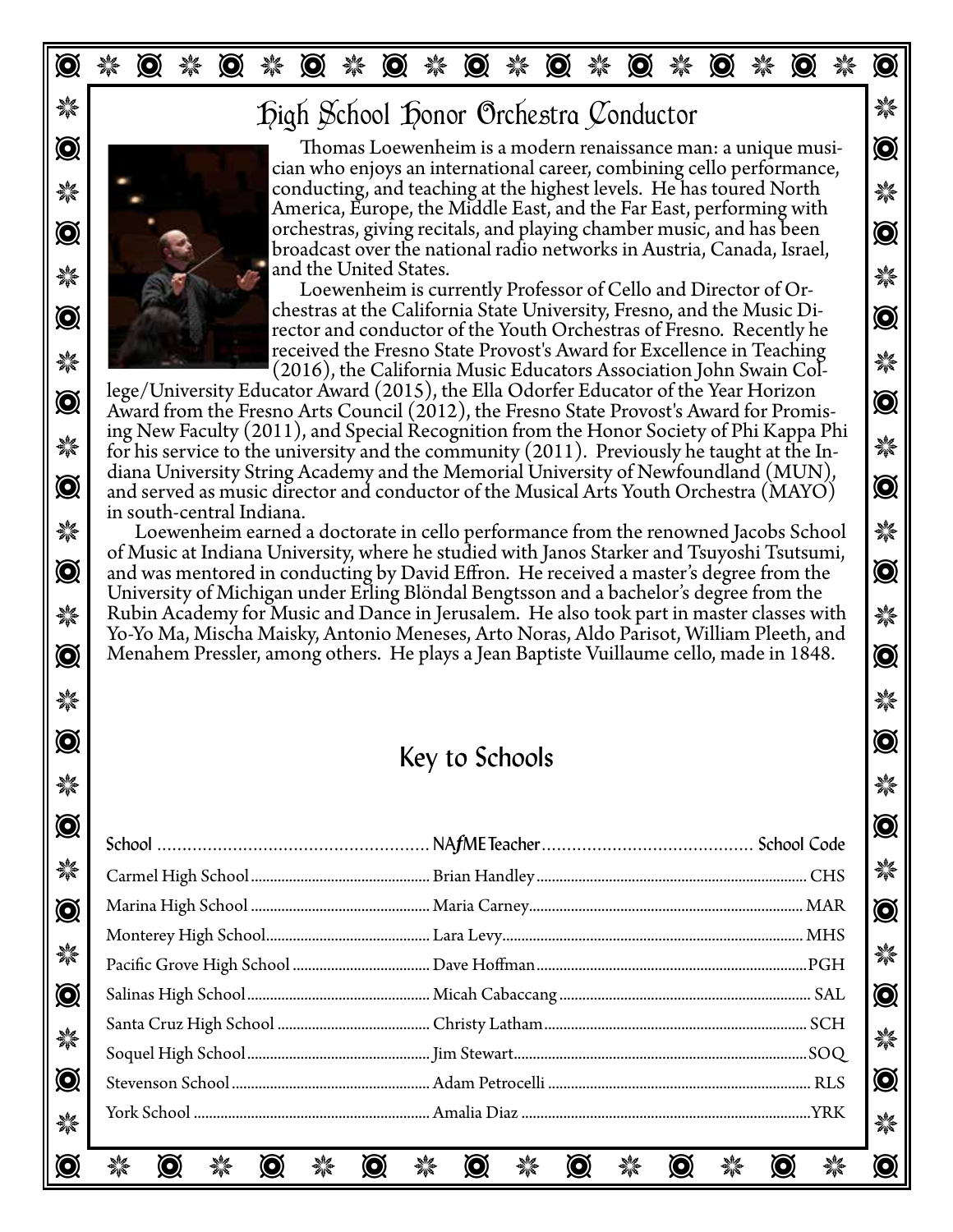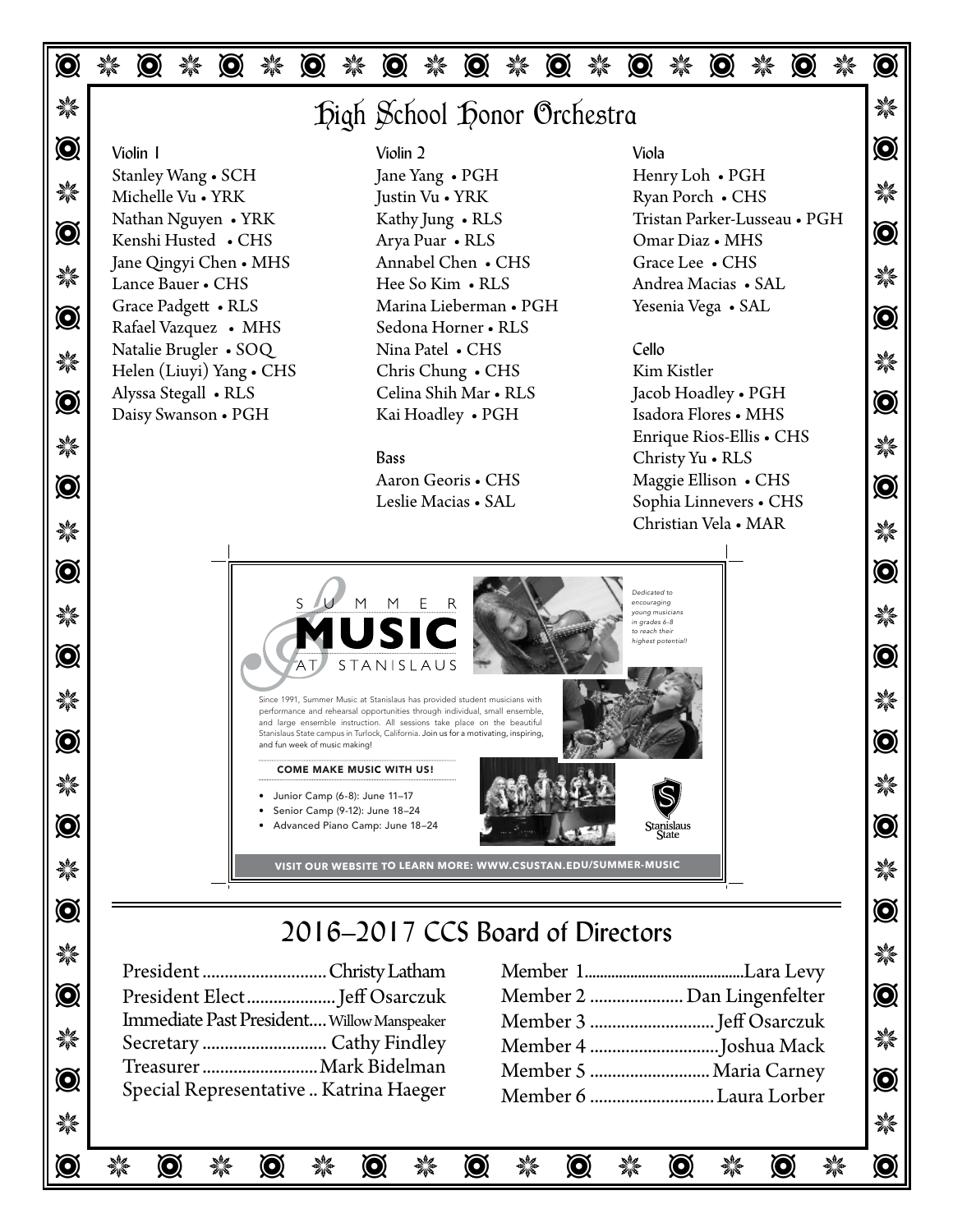### T J T J T J T J T J T J T J T J T J T J T

# $\mathbb{Z}$   $\mathbb{Z}$   $\mathbb{Z}$   $\mathbb{Z}$   $\mathbb{Z}$   $\mathbb{Z}$   $\mathbb{Z}$   $\mathbb{Z}$   $\mathbb{Z}$   $\mathbb{Z}$   $\mathbb{Z}$   $\mathbb{Z}$   $\mathbb{Z}$   $\mathbb{Z}$   $\mathbb{Z}$   $\mathbb{Z}$   $\mathbb{Z}$   $\mathbb{Z}$   $\mathbb{Z}$   $\mathbb{Z}$   $\mathbb{Z}$   $\mathbb{Z}$   $\mathbb{Z}$   $\mathbb{Z}$   $\mathbb{$



 $\bullet$  Jon Nordgren is the Artistic Director for Cabrillo Stage and, since  $\mathcal{H}$  California. He received his B.A. and M.A. degrees from California State University Hayward and was formerly Director of Jazz Stud-<br>ies and Director of Bands at San Joaquin Delta College in Stockton, School in Danville, and James Logan High School in Union City. He  $\odot$  This served as Jazz Representative and Newsletter Educators Association Association of Jazz Educators as well as a member of the Dave Brubeck  $\frac{1}{2}$  $\bullet$  Advisory Board at the University of the Pacific. He is currently serving 2002, has served as the Director of Bands at Cabrillo College in Aptos an instructor at Las Positas College in Livermore, Monte Vista High has served as Jazz Representative and Newsletter Editor on the Execuand the Newsletter Editor for the California Unit of the International

on the board of the Santa Cruz Jazz Festival.

Mr. Nordgren has adjudicated at Orchestra, Band, Jazz, and Solo & Ensemble Festivals  $\odot$  tors Association Bay Section Conference, the Santa Cruz Jazz Festival and for the United States  $\odot$  $\frac{1}{2}$  throughout California. throughout California and Nevada, as well as presented clinics at the California Music Educa-Academic Decathlon. He has been a guest conductor of Honor Bands and Honor Jazz Bands throughout California.

 $\odot$  musician, conductor, arranger, and copyist. While still in high school, he was a member of  $\odot$ **※ Great America in Santa Clara. He has worked as a bandleader and house musician on board** A  $\odot$  1983 until 1995 he was a member of the show orchestra at Steve Silver's musical revue,  $\odot$ As a professional musician, he has enjoyed a rewarding career as a freelance woodwind the Santa Cruz Symphony and was later hired to play in the show and marching bands at Princess Cruise Lines and created and directed the Rose Bowl Cabaret Orchestra. From "Beach Blanket Babylon..." at the Club Fugasi in San Francisco.

☀ │ │ Jon's true love is musical theater! He has enjoyed a long career as woodwind doubler, │ ☀ T T musical director and/or orchestra conductor for more than 40 years.

### J J Key to Schools

| $\odot$                       | $\bigcircledR$           |
|-------------------------------|--------------------------|
|                               |                          |
| ☀                             | 纂                        |
| $\textcircled{\small{\bf 0}}$ |                          |
|                               | $\textcircled{\small{}}$ |
| 纂                             |                          |
|                               | 纂                        |
| $\textcircled{\small{}}$      |                          |
|                               | $\bigcircledS$           |
|                               |                          |
| ☀                             | ☀                        |
|                               | $\bigcircledS$           |
| $\textcircled{\small{}}$      |                          |
| 瀠                             | 纂                        |
|                               |                          |
| Ô                             |                          |
|                               |                          |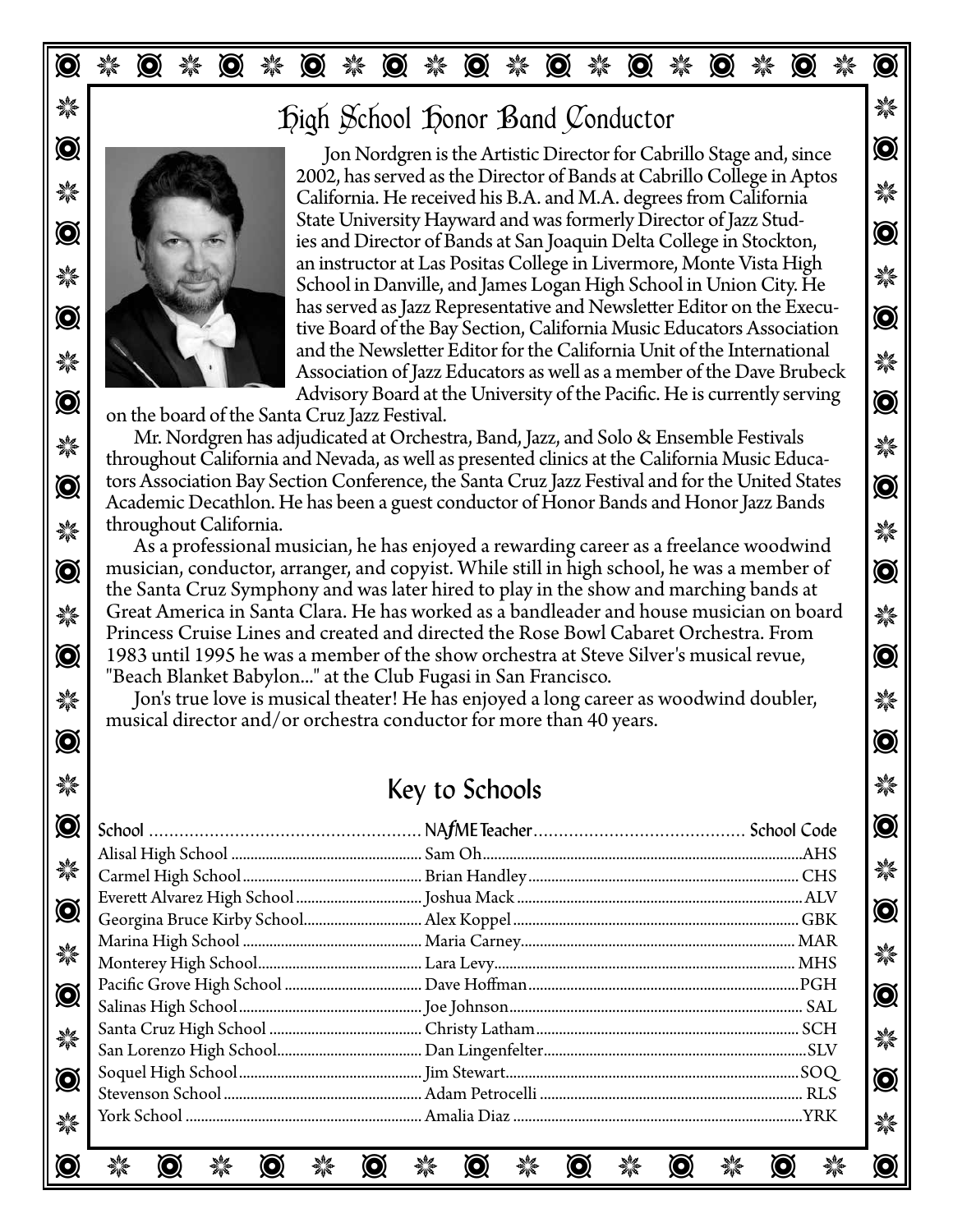### T J T J T J T J T J T J T J T J T J T J T

### $\mathbb{R}$  and  $\mathbb{R}$  igh School Honor Band

#### $\bullet$  T  $\bullet$  T  $\bullet$  T  $\bullet$  T  $\bullet$  T  $\bullet$  T  $\bullet$  T  $\bullet$  T  $\bullet$  T  $\bullet$  T  $\bullet$  T  $\bullet$  T  $\bullet$  T  $\bullet$  T  $\bullet$  T  $\bullet$  T  $\bullet$  T  $\bullet$  T  $\bullet$  T  $\bullet$  T  $\bullet$  T  $\bullet$  T  $\bullet$  T  $\bullet$  T  $\bullet$  T  $\bullet$  T  $\bullet$  T  $\bullet$  T  $\bullet$  T  $\bullet$  T  $\bullet$  T  $\bullet$ Flute

※ Olive De Luca • CHS Maria Castillo • SCH Elizabeth McRae • CHS ※  $\bigcirc$  Jasmine Mitchell • MHS Jack Connolly • CHS Oscar Scholin • PGH  $\bigcirc$ Olive De Luca • CHS Ihlara Gray • CHS Jasmine Mitchell • MHS Sophia Buraglio • CHS Jing (Andrea) Guo • RLS Camryn Wood • PGH Cynthia Gao • RLS Chloe Deffenbaugh • SOQ Francesca Taurke • PGH Yuri Suzuki • PGH

#### Oboe

 $\frac{1}{2}$  Mia Balsley • SCH exactly and the second second second second in the second in the second in the second in the second in the second in the second in the second in the second in the second in the second in the se Jaesong Nog • RLS

### J J Ealaph Tabbaa • CHS Bassoon Amadeus Soria • MAR

Sebastian Eckhaus • SAL Contract Contract Contract Contract Contract Contract Contract Contract Contract Contract Contract Contract Contract Contract Contract Contract Contract Contract Contract Contract Contract Contract Bb Clarinet Daniel Hernandez • ALV Elias Gilbert • SCH Emma Nelson • GBK Trevor Lin • CHS Melany Denis • AHS Peter Ellison • CHS *Music, Magic Barrow Barrow Barrow Barrow Barrow Barrow Charlie*<br>Joseph Rodriguez • SAL Charlie J Jieun Song • RLS Alexander Shi • YRK Jonathan Ortega • ALV  $\zeta$ our 25th Anniversary !!

### Bass Clarinet Maria Castillo • SCH Michael Doyle • CHS

<u>※</u> Jing (Andrea) Guo • KLS Alto Sax and The Country of The Country of The Country of The Country of The Country of The Country of The Country of The Country of The Country of The Country of The Country of The Country o T T Reece O'Hagan • PGH **X** Trancesca Taurice C T CIT Theresa Huylin C ALV Chris Mathews CPGH  $\sim$  Minimal CAT Alto Sax Joshua Dayan • SCH Benito Gonzalez • SOQ Theresa Huynh • ALV Margaux Leivenberg • MHS

> Tenor Sax Spencer Gagos • RLS

Baritone Sax Eduardo Peralta • SOQ

#### Trumpet

 $\odot$  Bb Clarinet Angel Hernandez • SOQ Theo Colon • CHS **\*\*\*** Elias Gilbert • SCH Adam Shapiro • YRK **Adam Shapiro • YRK**  $\bullet$  Trevor Lin • CHS Ryan Lin • CHS Isaac Morgan • SOQ  $\bullet$ J J Hunter Wenglikowski • RLS Younghyun (Rachel) Choi • PGH William Siegmund • SCH Delbert Truong • PGH Ryan Lin • CHS Noah Kirsch • CHS Charlie Kerns • SLV

French Horn India Maaske • PGH Oscar Scholin • PGH Sequoyah Hilton • SOQ

#### Trombone

 $\odot$   $\odot$   $\odot$   $\odot$   $\odot$   $\odot$   $\odot$   $\odot$   $\odot$   $\odot$   $\odot$   $\odot$   $\odot$   $\odot$   $\odot$   $\odot$   $\odot$   $\odot$   $\odot$   $\odot$   $\odot$   $\odot$   $\odot$   $\odot$   $\odot$   $\odot$   $\odot$   $\odot$   $\odot$   $\odot$   $\odot$   $\odot$   $\odot$   $\odot$   $\odot$   $\odot$   $\odot$ Elijah Taurke • PGH Felix Diaz-Contreras • PGH Chris Mathews • PGH Bryan Wintermantel • SAL Chelsea Wortman • SOQ Brett Cordell • CHS Marcelino Plaza • SOQ

 $\bullet$  Bassoon Eduardo Peralta • SOQ Gabriel Adams Sharrod • SCH  $\bullet$ Euphonium

#### Tuba Michael Roco • SOQ Theo Colon • CHS Cort Nelson • SCH

#### Percussion

 $\bigotimes$   $\bigcup_{\text{Neun Song } \bullet \text{ RLS}}$ Cooper Haddrill • RLS Nathan Santana • MAR Jarrett Nelson • SCH Michelle Lee • PGH Zachary Goodwin • PGH Kai Porterfield • SCH

### **O** 2017 Pacific Music Camp



I

I I I I

 **Brubeck Institute Jazz Camp**  June 25-July 1, 2017 (grades 8-12)  **Junior Band & Orchestra** 

July 9-15, 2017 (grades 5-8)

 **Senior Band, Orchestra, Choir & Piano** 

 **members receive a \$50 discount!** 

 Information & online registration: **http://go.pacific.edu/MusicCamp** 

Conservatory of Music<br>Stockton, CA \* 209.946.2416